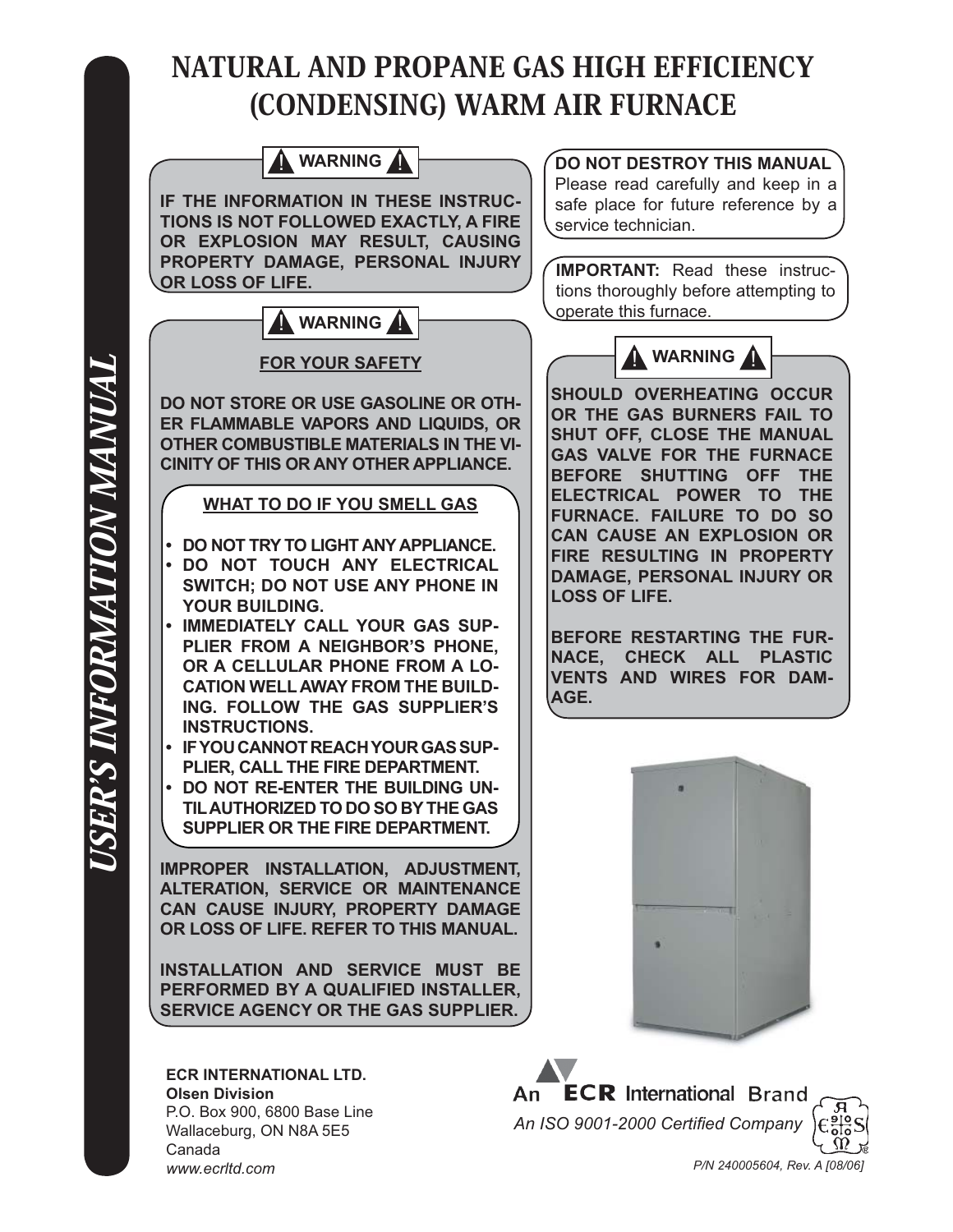### **NATURAL AND PROPANE GAS HIGH EFFICIENCY WARM AIR FURNACE**

USER'S INFORMATION MANUAL

P/N# 240005604, Rev. A [08/06] • Printed in Canada • Made In Canada

### **TABLE OF CONTENTS**

- 1 Safety Symbols and Warnings .....................2
- 2 Safety Issues ................................................2
- 3 Furnace Operation .......................................4
- 4 Routine Maintenance By Homeowner ..........5
- 5 Homeowner's Reference Table ....................8

PLEASE READ THIS MANUAL CAREFULLY AND KEEP IN A SAFE PLACE FOR FUTURE REFERENCE BY A SERVICE TECHNICIAN.

#### **1 - SAFETY SYMBOLS AND WARNINGS**

The following defined symbols are used throughout this manual to notify the reader of potential hazards of varying risk levels.

## **A** DANGER A

**Indicates an imminently hazardous situation which, if not avoided, WILL result in death or serious injury.**

**WARNING** 

**Indicates a potentially hazardous situation which, if not avoided, COULD result in death or serious injury.**

**CAUTION** 

**Indicates a potential hazardous situation which, if not avoided, MAY result in minor or moderate injury. It may also be used to alert against unsafe practices.**

**IMPORTANT:** Read the installation and operating instructions COMPLETELY before installing

#### **2 - SAFETY ISSUES**

This furnace has been designed to deliver many years of efficient, dependable service. With regular maintenance, some of which requires the attention of a qualified installer, service agency or gas supplier, some of which you may do yourself, the furnace will operate satisfactorily over many heating seasons.

Please read this manual to familiarize yourself with safety procedures, operation, and routine maintenance procedures. Figure 1 is provided to help identify the components of your furnace.



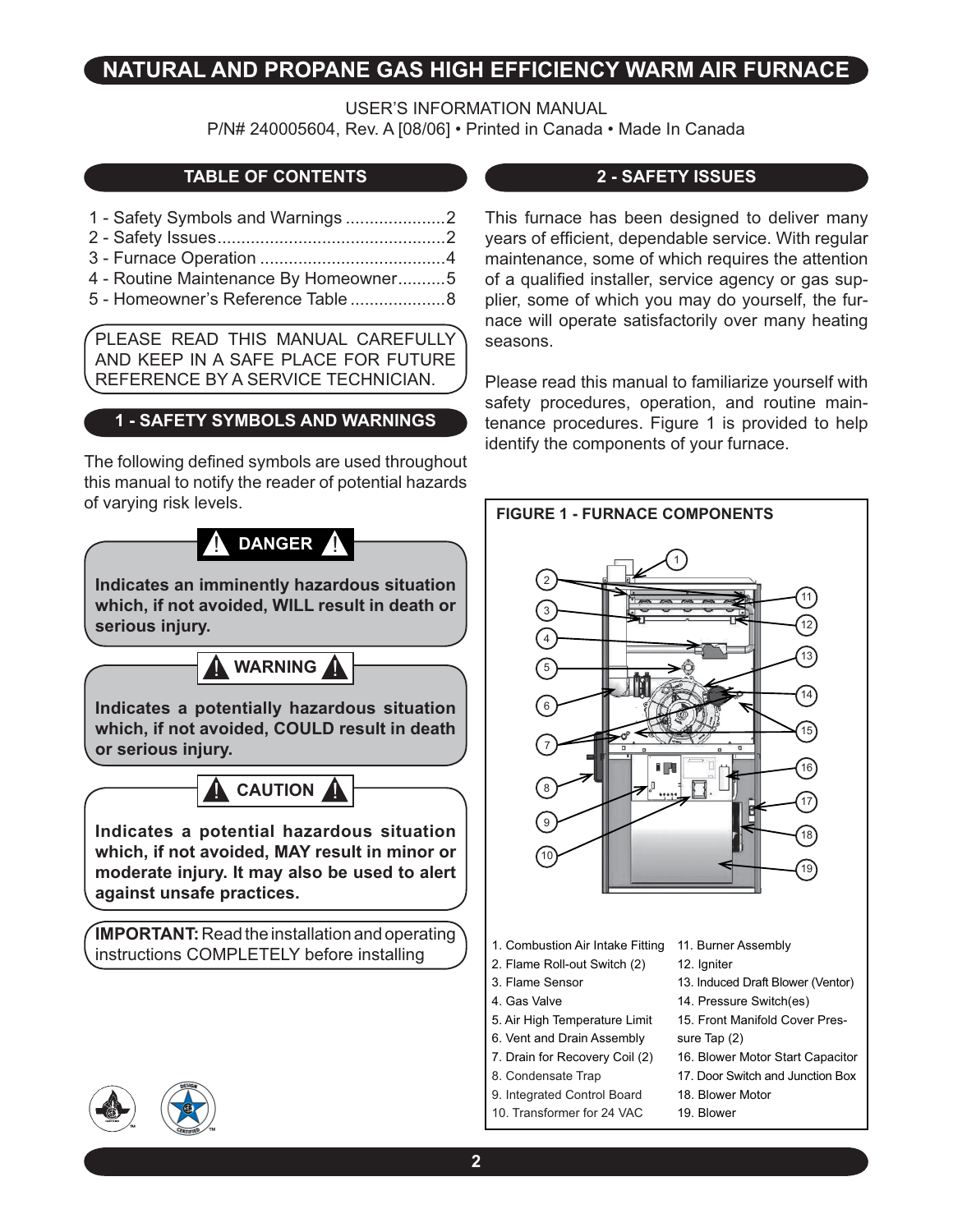### **WARNING**

**IMPROPER INSTALLATION, ADJUSTMENT, ALTERATION, SERVICE OR MAINTENANCE CAN CAUSE PROPERTY DAMAGE, PER-SONAL INJURY OR DEATH.**

**FOR ASSISTANCE OR ADDITIONAL INFOR-MATION, CONSULT A QUALIFIED INSTALL-ER, SERVICE AGENCY, OR YOUR GAS SUP-PLIER.**



**DEVICES ATTACHED TO EITHER THE VENT OR COMBUSTION AIR INTAKE FOR THE PUR-POSES OF EXCEEDING THE LIMITATIONS DESCRIBED IN THE INSTALLATION MANU-AL, INCLUDING FIELD INSTALLED INDUCED BLOWER FANS HAVE NOT BEEN TESTED AND ARE NOT INCLUDED IN THE DESIGN CERTIFICATION OF THE FURNACE.**

**THE MANUFACTURER CANNOT AND WILL NOT SPECULATE ON THE EFFECTS OF SUCH MODIFICATIONS AND CANNOT AND WILL NOT BE RESPONSIBLE FOR INJURY OR DAMAGE CAUSED BY THE USE OF SUCH UNTESTED AND/OR UNCERTIFIED DEVIC-ES, ACCESSORIES OR COMPONENTS.**

Most natural gas systems and all LP gas systems have a service regulator located near the point where the gas piping enters the building.

The propane tank will normally have an additional first stage regulator located at the tank outlet valve. All of these regulators (located outdoors) will have a vent. *(Figure 2)*



It is important for these vents to remain clear. Do not allow moisture, which could freeze, to build up in the vent. If you see moisture building up in the regulator vent, contact your gas supplier.



**OBSTRUCTION OF THE AIR VENT ON AN LP (PROPANE) CYLINDER OR TANK REGULA-TOR CAN CAUSE EXPLOSION OR FIRE RE-SULTING IN PROPERTY DAMAGE, SEVERE PERSONAL INJURY OR DEATH.**

**YOUR GAS SUPPLIER SHOULD PERIODI-CALLY INSPECT AND CLEAN THE AIR VENT SCREEN TO PREVENT ANY OBSTRUCTION. KEEP PROTECTIVE REGULATOR COVER IN PLACE, AS EXPOSURE TO THE ELEMENTS CAN CAUSE ICE BUILDUP AND REGULA-TOR FAILURE.**

#### **GENERAL SAFETY RULES**

1. Combustible materials should not be stored against or around the furnace. Keep the furnace area clear and free from all combustible materials such as newspapers, rags, cardboard, foam, plastic, paper backed fiberglass insulation, clothing, etc. This applies especially to gasoline and other flammable vapors and liquids.

2. A furnace needs adequate amounts of combustion and ventilation air to operate properly. Do not block or obstruct air openings on the furnace, or air openings supplying combustion or ventilation air to the area where the furnace is installed. There are many areas from which your furnace could be receiving combustion and ventilation air including from within the heated area (inside air), from outdoors, from an attic or crawl space. If renovations are done, be sure that air supply openings are not inadvertently covered over with insulation, vapor barrier, or similar construction material.

3. All doors and panels must be in place during normal furnace operation. Attempting to operate the furnace with missing doors or panels could lead to the creation of carbon monoxide gas.

4. If the furnace is installed in a confined space or if you intend to build a furnace room where insulation is present, be aware that some insulating materials are combustible. Do not allow building insulating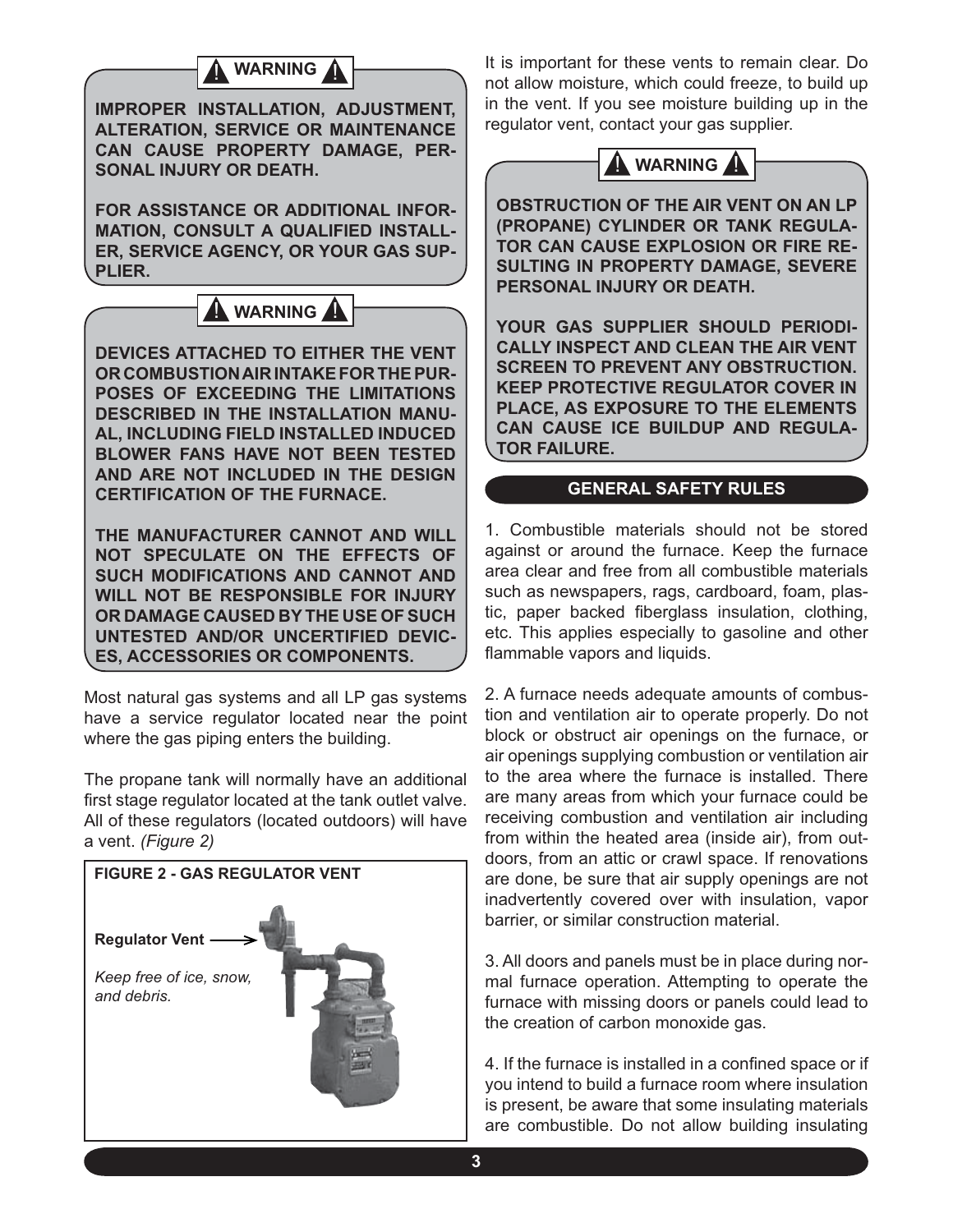materials to come into contact with the furnace.

5. Any additions, alterations or conversions required in order for the furnace to properly match the application requirements must be done by a qualified installation contractor, service agency or gas supplier, using factory specified or approved parts.

6. Familiarize yourself with the location of the furnace gas manual shut-off valve and any electrical switches , fuse or circuit breaker associated with the furnace.

7. Should over-heating occur, or if the gas valve fails to shut off the burners, shut off the gas supply with the furnace manual shut-off valve, then shut off the electrical supply to the furnace. In the case of the latter, call a qualified installation contractor, service contractor, or gas supplier.

8. If the furnace has been subjected to flood conditions, i.e., if any part of the furnace has been under water, call a qualified installer, service agency or gas supplier for a complete inspection. Electronic controls and gas train components may become unstable and unreliable. The furnace must not be used until the furnace has been checked, and any affected parts have been replaced.

9. Do not allow snow, ice or debris to accumulate around the outdoor furnace exhaust and combustion air intake terminals. Blockage of the exhaust or combustion intake terminals can result in inadequate performance or nuisance shut-downs.

10. Familiarize yourself with the location of your furnace filter or filters. A blocked air filter will reduce efficiency, increase fuel consumption, raise the furnace operating temperature, and shorten the life of furnace components.

11. Do not cover return air grills and supply air registers with drapes, curtains, throw rugs, etc.

12. Avoid shutting off supply air registers in the interests of saving heat. While there is some validity to this practice with space heating, there is little to be gained in central heating systems. The furnace requires a quantity of air passing over the heat exchanger to operate within design temperatures. Reducing the number of supply air registers available for air delivery may have the unforeseen consequence of raising the furnace operating temperature, reducing furnace efficiency, and shortening the life of the furnace components.

### **3 - FURNACE OPERATION INFORMATION**

During the heating season, the operation of the furnace is fully automatic.

#### **TO START THE FURNACE:**

1. First read these instructions and safety notices thoroughly.

2. Set the thermostat to the lowest setting.



3. Ensure that all supply air registers and return air grilles are open.

- 4. Turn off the electric power to the furnace.
- 5. Remove the burner access door.

6. Ensure that the appliance manual shut-off valve is in the "ON" position. The valve handle is normally in-line with the gas pipe and valve body when it is in the "ON" position; perpendicular to the gas piping and valve body when it is in the "OFF" position.

7. Turn the manual gas control switch to the "OFF" position. *(Figure 3)*

8. Wait 5 minutes to clear out any gas. If, after this time you smell gas, STOP. Turn the appliance manual shut-off valve to the "OFF" position. If burning propane or other LP gas, smell for gas near the floor since propane and butane are both heavier than air. If after this time you do not smell gas, continue to the next step.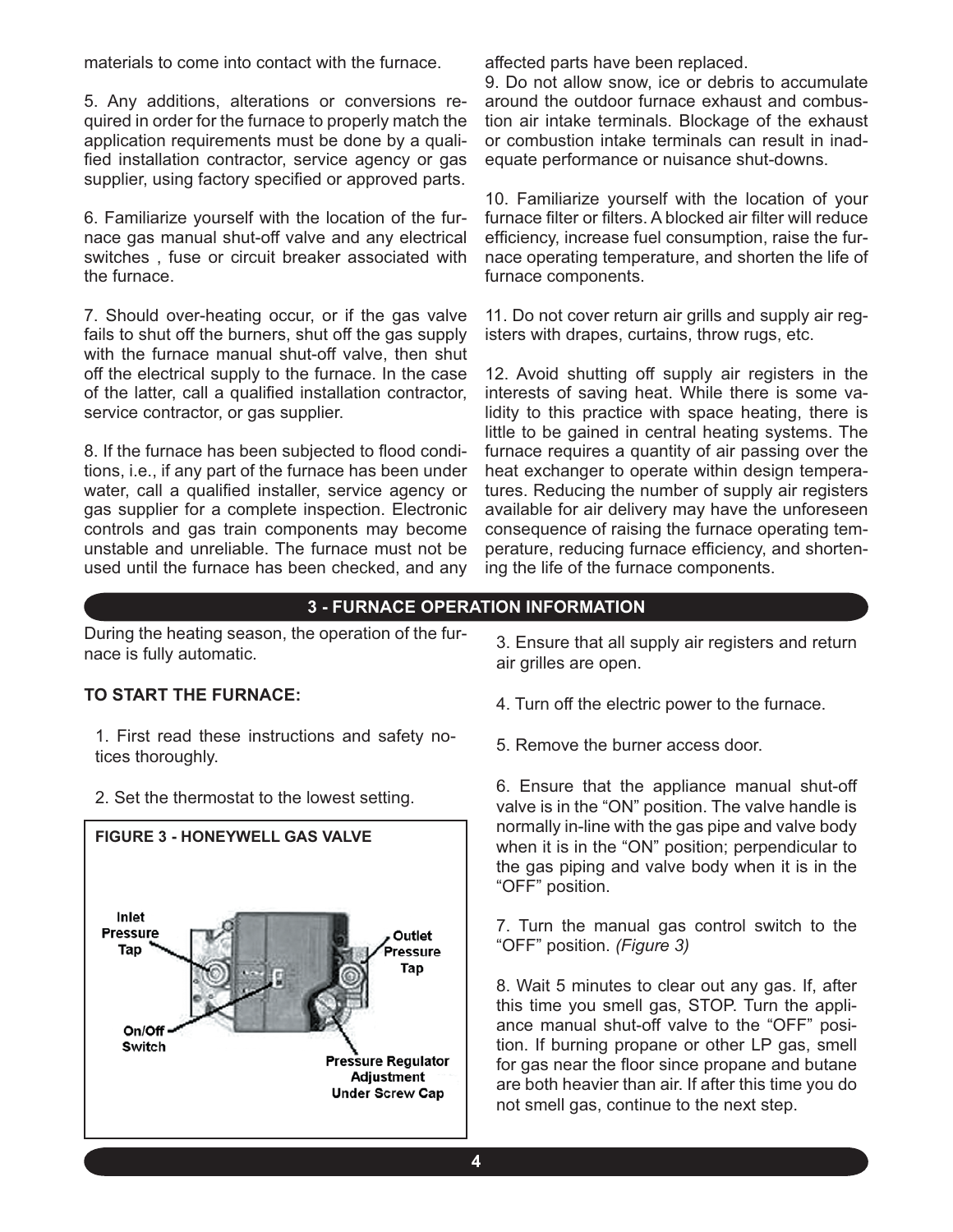9. Turn the manual gas control switch to the "ON" position.

10. Replace the burner access door, ensuring that it is properly in place.

11. Restore the electric power to the furnace.

12. Adjust the thermostat to the desired setting. If the thermostat also controls an air conditioning system, ensure that the thermostat system switch is in the "HEAT" or "AUTO" mode.

If this is the first time that the furnace has undergone a trial ignition since installation, or if there has been work done on the gas lines, the furnace might not light because of air trapped in the gas supply line.

Simply turn the thermostat down to its lowest setting, wait 5 minutes, then adjust the thermostat to the desired setting. If the problem persists, proceed to *"Furnace Shut-Down Procedure"* and call your Installer, service agency or gas supplier.

#### **FURNACE SHUT-DOWN PROCEDURE:**

1. Set the thermostat to its lowest setting.

2. Shut off electric power to the furnace.

3. Turn the appliance manual shut-off valve to the "OFF" position.

4. Remove the burner access door, turn the manual gas control switch to the "OFF" position, then re-install the burner access door.

**IMPORTANT:** If you intend to be away from home for lengthy periods of time during the nonheating season, it is advisable to follow the furnace shut down procedure.

#### **4 - ROUTINE MAINTENANCE BY HOMEOWNER**



**A** CAUTION

**Do not operate your furnace or air conditioner for extended periods of time without an air fi lter.**

A portion of the dust entrained in the air may temporarily lodge in the air duct runs and the supply registers. Any recirculated dust particles will be heated and charred by coming into contact with the heat exchanger. This residue will soil ceilings, walls, drapes, carpets, furniture, and other household articles.



**DISCONNECT THE ELECTRICAL POWER TO THE FURNACE BEFORE ATTEMPTING ANY MAINTENANCE. FAILURE TO DO SO MAY CAUSE ELECTRICAL SHOCK RESULTING IN SEVERE PERSONAL INJURY OR DEATH.**

Follow air filter manufacturer's instructions for removing and cleaning the filter. Allow the filter to dry thoroughly before reinstallation and never operate the blower fan with a wet filter. Consult your installation contractor or service technician if you have any questions on filters.

**CAUTION** 

If cleaning rather than replacing the filter, unless the filter is thoroughly washed and dried, be sure that the filter is re-installed with the **airfl ow direction identical to its previous use. Reversing the filter will cause dust trapped** within the filter to break free and recirculate **within the duct system.**

#### **LUBRICATION**

Minimal lubrication is required for your furnace. The induced blower assembly motors have sealed bearings. The bearings contain permanent special purpose lubricants. Attempting to force common oil into the induced blower motor bearings will deteriorate the original lubricant and shorten bearing life.

#### **ROUTINE EXAMINATION**

**IMPORTANT:** We recommend that your furnace and vents be checked by a qualified service technician once a year.

It is good practice to give a quick inspection of your furnace each time you inspect or clean the air filter.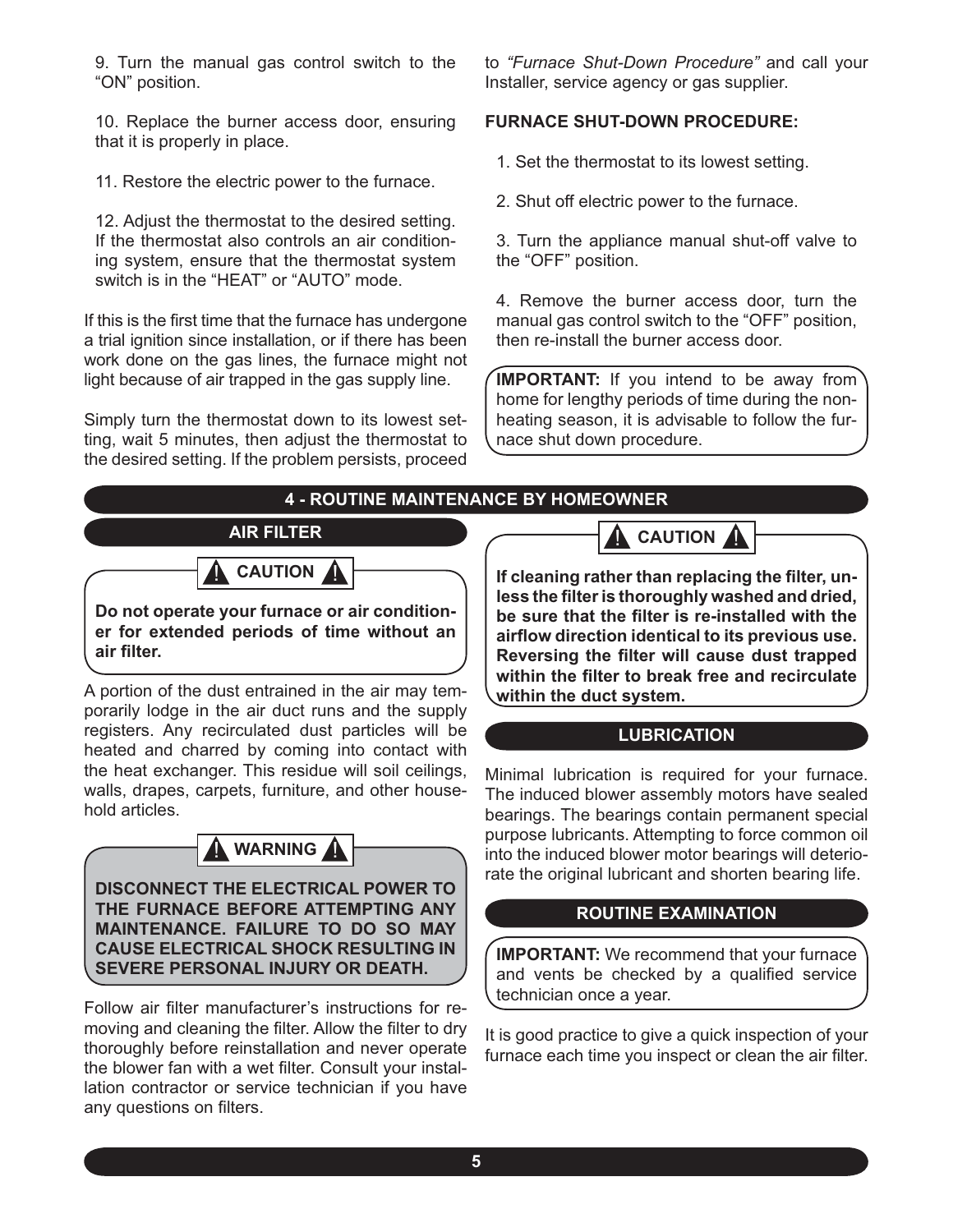Things to check:

- Check the furnace for obvious signs of deterioration. •
- Check the venting and combustion air piping to ensure that it is still fastened to the furnace. It should not sag, and should have a  $\frac{1}{4}$  to the foot slope upwards to the outside wall or termination. •
- There should be no water marks on the floor under the venting. Water marks may indicate a leaking pipe joint. •
- All ductwork should be secured to the furnace, and all ductwork should be solidly supported throughout the heating system. •
- Water should flow easily through the condensate drain line. You may be able to observe this while the furnace is operating if your condensate drain line from the drain trap assembly terminates at a floor drain or sump pit. If clear plastic was used, it may yellow with age; however, the contents should be reasonably clear. Excess debris in the drain line may indicate a problem which should be referred to your service contractor. If the drain lines are opaque, your service technician will check them during the annual servicing. •
- The gas burner should be observed from time to time during the heating season to ensure that the flames are clean and blue. A bit of orange color in the flame is not likely to be a problem and is probably dust particles burning. If you observe lazy yellow flames, call your heating or service contractor immediately. The yellow flames inevitably lead to soot-ups. •

#### **FURNACE APPEARANCE**

The furnace exterior finish is a durable automotive like coating. It may be washed with mild soap if necessary. Galvanized metal surfaces require no maintenance.

#### **CLEANING**

It is advisable to keep dust build-up on warm surfaces to a minimum, since dust, in some cases, can be a combustible.

Dust build-up in the circulating fan can impair blower performance; therefore, reduce efficiency.

The recovery coil is located immediately above the blower assembly. Over time, it may become coated with dust. To clean the recovery coil:

- 1. Disconnect electrical power to the furnace.
- 2. Remove the blower access door

3. Remove the screws fastening the blower assembly to the blower division panel.

4. Unplug harness from blower division, junction box and remove thermostat wires.



Label all wires prior to disconnection when servicing controls. Wiring errors can cause improper and dangerous operation.

Always verify operation after servicing.

5. Pull the blower assembly out.

6. Once the blower assembly has been removed, the coils may be vacuumed with the soft brush attachment. *(Figure 5)*



**IMPORTANT:** Be careful not to bend the fins when cleaning. You may wish to leave this maintenance procedure to your service technician.

7. Match up the blower rails with the hangers on the underside of the blower division panel, then slide the blower assembly back into position.

8. Replace the screws fastening the blower assembly to the blower division panel.

9. Secure harnesses to blower division and junction box. Connect thermostat wiring to the control board.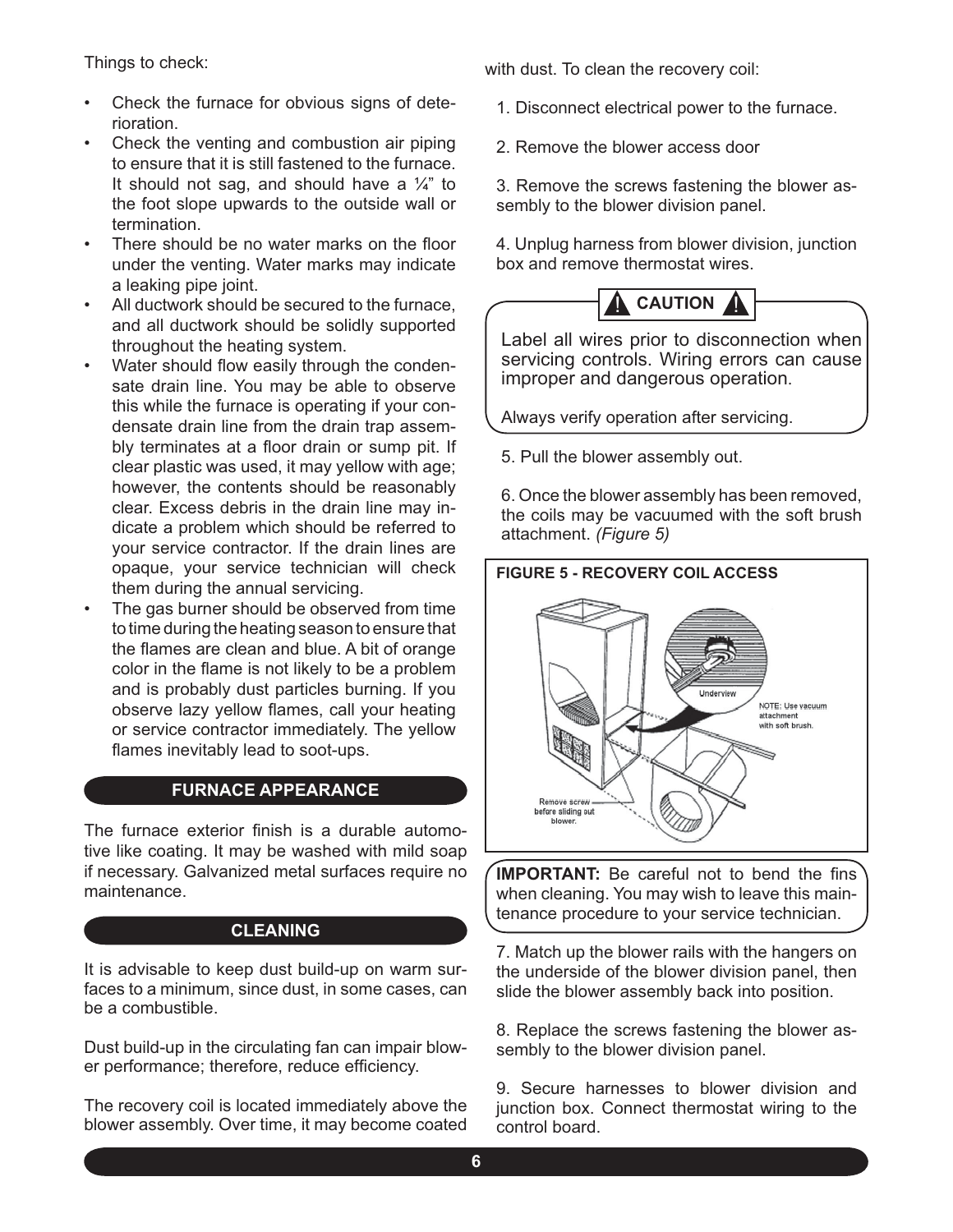- 10. Replace the blower access door.
- 11. Restore electrical power to the furnace.

Routine cleaning the interior of the recovery coil should not be necessary. If evidence develops indicating that a cleaning is necessary, it should be done by a trained and qualified service technician. Evidence may include large amounts of dirt or debris building up in the condensate drain line.

The burner area should be inspected and cleaned periodically. Be careful when cleaning around the burner area. The hot surface igniter is fragile and will break easily. Do not touch the hot surface igniter or flame rod.



**NEVER ATTEMPT TO CLEAN THE BURNER AREA WHILE THE BURNERS ARE OPERAT-ING. DOING SO MAY RESULT IN EXPLOSION OR FIRE RESULTING IN SEVERE PERSON-AL INJURY OR DEATH.**

**ALWAYS DISCONNECT THE ELECTRICAL SUPPLY TO THE FURNACE BEFORE RE-MOVING THE BURNER COMPARTMENT AC-CESS DOOR.**

### **CAUTION**

**The furnace gas train is designed to operate as a sealed unit. Be sure that the burner compartment access door is properly in place before attempting to restart the furnace.**

The furnace achieves its high efficiency in three general areas. First, there is no wasteful standing pilot. The furnace consumes no gas in between cycles. Secondly, the furnace is designed to allow very small amounts of excess air in the combustion process. Older furnaces had heat exchangers which were commonly 40% larger than necessary for complete combustion. While this prevented the creation of carbon monoxide, the heated excess air was expelled up the chimney where it could not benefit the interior of the home. Special safety controls now prevent the formation of carbon monoxide.

The third general area is the recovery of the latent heat contained in the flue gas, which is comprised of water vapor and carbon dioxide. By condensing the flue gas in the furnace recovery coil, heat that would otherwise be wasted to the outdoors, is captured and redirected into the duct system where it contributes to home comfort. Each pound of condensation formed releases approximately 970 BTUs. Your furnace may condense up to  $\frac{1}{2}$  gallon (5 pounds) of water per hour if running continuously.

This condensation must be properly disposed into a sump or drainage system. The condensate lines must remain clear and free flowing. Do not allow plastic drain lines to become pinched or kinked. A blocked drain line can cause the furnace to operate erratically, or not at all.

**IMPORTANT:** Your furnace should be cleaned and inspected annually by a trained and qualified service technician. Your service technician has the knowledge and test equipment to determine the condition of your furnace.

#### **SEQUENCE OF OPERATION**

1. Room temperature drops causing the room thermostat heating contacts to close.

2. The induced blower (also called a power venter) begins a pre-purge cycle of 15 seconds.

3. The air proving pressure switch contact closes.

4. After the pre-purge period, the hot surface igniter heats up for 5-14 seconds.

5. The gas valve opens for a 5 second trial for ignition. The gas burners light and the igniter shuts off.

6. The circulating fan begins 30 seconds after a successful trial for ignition.

7. Furnace continues to run in this state until the room thermostat heating contacts open in response to raised room temperature.

8. With the thermostat heating contacts open, the burner flames extinguish immediately and the induced blower stops after a 5 second post-purge period. Pressure switch contacts open.

9. The circulating fan continues to run until timed out in 60 to 180 seconds, depending on the jumper selection. Factory set for 120 seconds.

10. The furnace remains idle until the next call for heat.